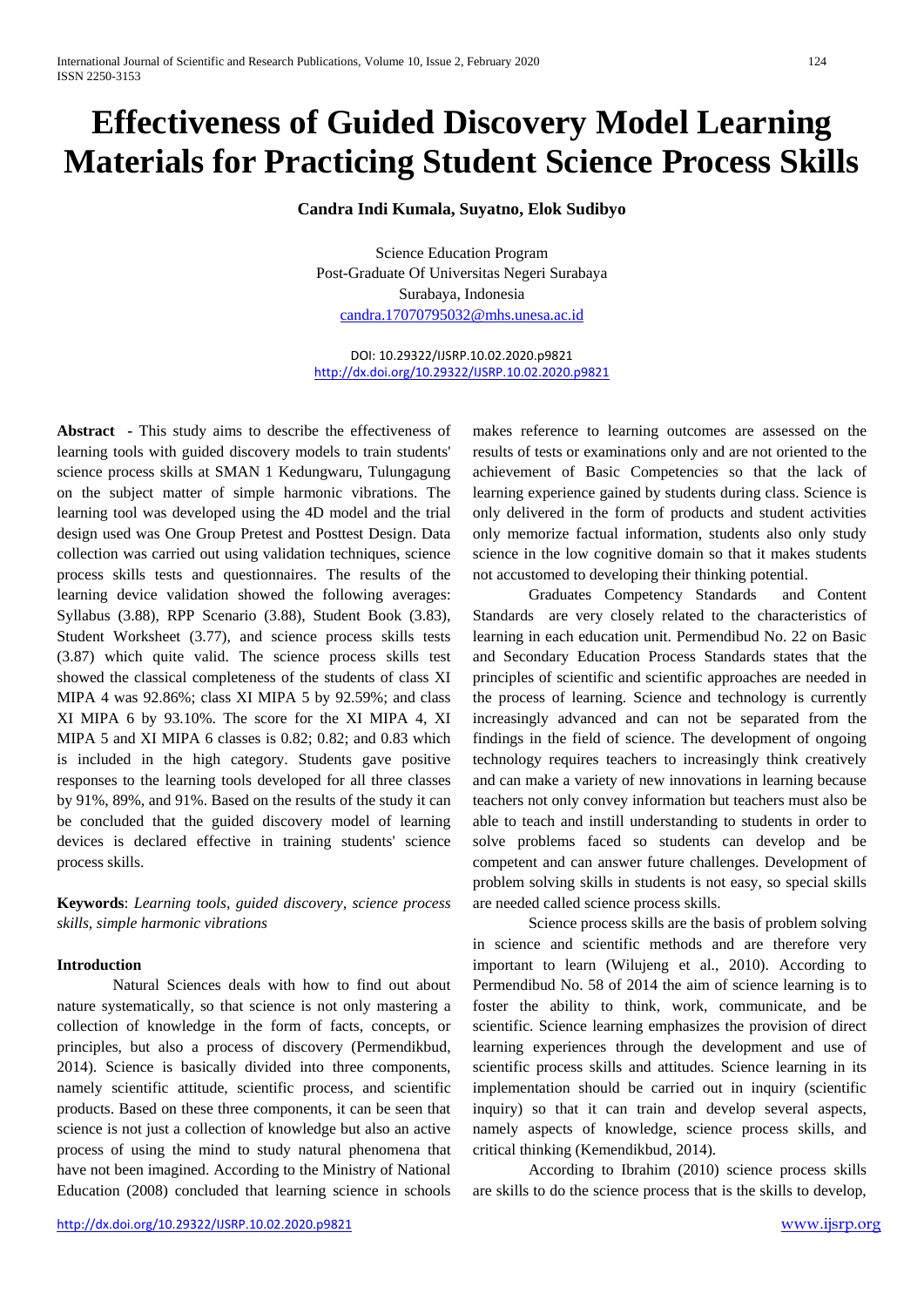find knowledge, and apply science. Process skills can encourage students to independently discover facts, concepts of knowledge and develop attitudes and values that are demanded (Wulanningsih et al., 2012). Mastery of science process skills becomes something absolute for someone who is studying science (Subiyantoro, 2012). Learning will be more meaningful if the student participates in the learning process. Where in it is provided a problem the students begin by observing then they will arise the question why this can occur so that they will make an inquiry effort to resolve the problem. The process will make students more familiar with what problems they are solving. Therefore science process skills are very important to learn and do in the learning process.

Based on observations and interviews of students and teachers at SMAN 1 Kedungwaru, it appears that not all Physics learning is accompanied by practical activities. In physics learning only given ILAU (Independent Learning Activity Unit) to be done individually. The learning model used also still uses the conventional learning model in which it has not facilitated students to do practical work. Understanding of the material will be more pervasive if students do their own practicum because students take an active role in the process of finding answers to problems encountered. Especially in Simple Harmonious Vibration material, students are not trained to do practical work because they have not implemented an innovative learning model that can facilitate students to learn accompanied by practical activities. In this school there is also no student worksheet in the form of practical activities so students only work on ILAU provided by the teacher. The learning model used is also still teacher-centered so students are less trained in doing practical activities. This makes students get less learning experience from the material being taught.

The results of the pre-research that have been done show that the science process skills at SMAN 1 Kedungwaru are also still relatively low in several aspects. Only a few students answered questions about correct science process skills, for aspects of formulating problems (14%), aspects of formulating hypotheses (28%), aspects of identifying variables (7%), aspects of planning an experiment (17%), aspects of making tables ( 35%), graph (3%), and make conclusions (39%). That is because students are not taught to do practicum in several chapters, especially on simple harmonic vibration material. Students' interest is also lacking in Physics because they accept material that is mostly in the form of formulas, principles, and laws so that students feel bored to know more about the material provided. Based on these observations it can be concluded that the science process skills of students are less trained because they are not accustomed to doing practical activities. Therefore we need learning activities that can facilitate students to improve students science process skills.

<http://dx.doi.org/10.29322/IJSRP.10.02.2020.p9821> [www.ijsrp.org](http://ijsrp.org/) The learning model that allows being able to actively involve students in learning one of them is the guided discovery model. Guided discovery is a learning model that integrates teacher and student-centered teaching methods.

According to Carin (1993) the guided discovery model is a learning model that guides and helps students learn to gain knowledge, and discover unique concepts by the way they find themselves. Students must be encouraged to study independently. Guided discovery can be implemented in learning because it can motivate students to learn to find concepts they learn independently through their own learning experiences. This agrees with the results of research Ilmi et al. (2012) learning activities using guided discovery learning models are proven to train students in developing science process skills so that the nature of science as a process and product in learning can be maximally implemented. The guided discovery model can improve students' science process skills (Azizirrahim et al., 2015). Related to the above findings, this study aims to determine the effectiveness of the guided discovery learning model to train students' science process skills.

#### **Method**

This study uses guided discovery model learning tools to practice science process skills to train students' science process skills. Learning tools used consist of: syllabus, RPP Scenario, Student Book, Student Worksheets, and science process skills tests developed with the 4D model and tested for eligibility before being applied in learning. The learning kit was tested in class XI MIPA 4, class XI MIPA 5, and class XI MIPA 6 at SMAN 1 Kedungwaru, Tulungagung by involving 84 students using the One Group Pretest-Posttest Design model. Data collection methods used were validation, tests, and questionnaires. The research data are processed descriptively.

#### **Result and Discussion**

Learning Device Validation

The results of the validity score of the guided discovery learning model can be seen in the following explanation:

|     | Table 1. Validity scores of learning devices |                 |            |  |
|-----|----------------------------------------------|-----------------|------------|--|
| No. | <b>Name</b>                                  | <b>Validity</b> | Category   |  |
|     |                                              | <b>Score</b>    |            |  |
| -1. | Syllabus                                     | 3,88            | Very Valid |  |
| 2.  | Learning Scenario                            | 3,88            | Very Valid |  |
| 3.  | Student's Book                               | 3,83            | Very Valid |  |
| 4.  | Student's                                    | 3,77            | Very Valid |  |
|     | Worksheet                                    |                 |            |  |
| 5.  | Science<br>Process                           | 3.87            | Very Valid |  |
|     | <b>Skills Tests</b>                          |                 |            |  |

Based on the data obtained, it shows that all guided discovery learning models have a very valid category. It can be concluded that the guided discovery learning model can be used to train students' science process skills.

#### Science Process Skill Test

Science process skills tests are used to determine the effectiveness of the learning tools developed. The test is done before or called the pretest and the test after learning is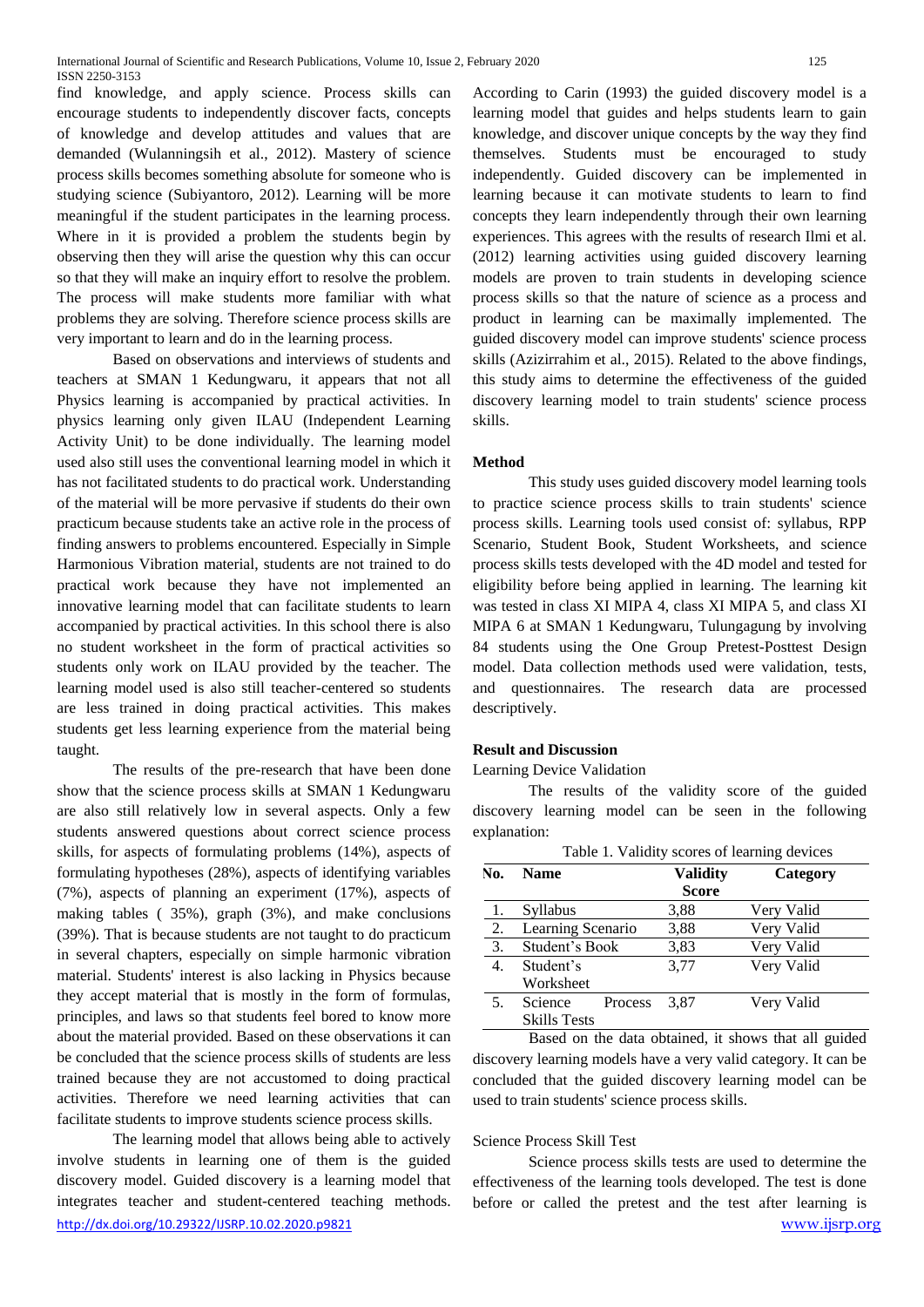posttest. Pretest is done before learning which aims to determine the students 'initial ability in aspects of science process skills while the posttest is done at the end of learning using guided discovery learning models to train science process skills that aim to find out the extent of students' final knowledge after teaching and learning activities are carried out. The results of the pretest and posttest scores are then used to calculate the n-gain score. The N-gain score is used to determine the types of science process skill categories between before and after learning by using the guided discovery model. Science activities require science process skills by applying discovery models (Aydinli, E. et al., 2011).

The application of guided discovery models can improve students' science process skills (Astra & Wahidah, 2017). These results are proven to strengthen the results of research conducted by researchers. Where the results of the value of science process skills have increased with the application of guided discovery models. The value of science process skills in grade XI MIPA 4 students in the pretest activities of students obtained an average of 37.08 with incomplete criteria (TT). After learning activities using the guided discovery model the results of the students' posttest score increased by an average of 88.44 with the completion criteria (T) and the n-gain of the class average of 0.82 with high criteria but there were still 2 students who were still incomplete . The value of science process skills in grade XI MIPA 5 students in the pretest activities of students obtained an average of 39.15 with incomplete criteria (TT). After learning activities using the guided discovery model the results of the students' posttest scores increased by an average of 88.89 with complete criteria (T) and n-gain grade average of 0.82 with high criteria but there were still 2 students who were still incomplete . The value of science process skills in grade XI MIPA 6 students in the pretest activities of students obtained an average of 38.75 with incomplete criteria (TT). After learning activities using guided discovery models the results of students' posttest scores increased by an average of 89.82 with complete criteria (T) and n-gain grade average of 0.82 with high criteria but there were still 2 students who were still incomplete . Students who are declared incomplete are given possible solutions in the form of remidial learning to achieve the completeness of learning objectives. In this learning guided discovery model or can be called a discovery model can improve science process skills. These results have also been proven by Bekiroglu, F. O., & Arslan, A. (2014) proving that classes using discovery learning models improve students' science process skills. Science process skills can influence the teaching of physics and are one important component that must be learned before studying content (Hodosyova, et al., 2015). Research by Handayani et al. (2018) states that guided discovery learning is effective for improving students' science process skills. Judging from the research results of researchers and from the results of several other researchers it can be concluded that the guided discovery model can improve students' science process skills.

The results of the achievement of students' science process skills in the three classes are as follows:

Table 2 Achievement of Science Process Skills for Each Class

|                    | Indicator XI MIPA 4 |                                             |  |
|--------------------|---------------------|---------------------------------------------|--|
| Aspect             | Pretest $(\% )$     | Achievement Achievement<br>Posttest $(\% )$ |  |
| Determine the      | 36,90               | 91,67                                       |  |
| formulation of the |                     |                                             |  |
| problem            |                     |                                             |  |
| Formulate a        | 32,14               | 91,67                                       |  |
| hypothesis         |                     |                                             |  |
| Identifying        | 21,43               | 83,33                                       |  |
| variables          |                     |                                             |  |
| Design an          | 42,86               | 95,24                                       |  |
| experiment         |                     |                                             |  |
| Make a table       | 44,05               | 90,48                                       |  |
| Make a graph       | 35,71               | 80,95                                       |  |
| Make conclusions   | 46,43               | 85,71                                       |  |

Table 3 Achievement of Science Process Skills for Each Class Indicator XI MIPA 5

| Aspect                                         | Pretest $(\% )$ | Achievement Achievement<br>Posttest (%) |
|------------------------------------------------|-----------------|-----------------------------------------|
| Determine the<br>formulation of the<br>problem | 40,74           | 91,36                                   |
| Formulate a<br>hypothesis                      | 22,22           | 96,30                                   |
| Identifying<br>variables                       | 27,16           | 86,42                                   |
| Design an<br>experiment                        | 43,21           | 85,19                                   |
| Make a table                                   | 49,38           | 83,95                                   |
| Make a graph                                   | 38,27           | 90,12                                   |
| Make conclusions                               | 55,56           | 90.12                                   |

Table 4 Achievement of Science Process Skills for Each Class Indicator XI MIPA 6

|                    | Indicator AI MIPA o |                                             |  |
|--------------------|---------------------|---------------------------------------------|--|
| Aspect             | Pretest $(\% )$     | Achievement Achievement<br>Posttest $(\% )$ |  |
| Determine the      |                     |                                             |  |
| formulation of the | 34,48               | 88,51                                       |  |
| problem            |                     |                                             |  |
| Formulate a        | 34.48               | 93,10                                       |  |
| hypothesis         |                     |                                             |  |
| Identifying        | 22,99               | 80,46                                       |  |
| variables          |                     |                                             |  |
| Design<br>an       | 37,93               | 95.40                                       |  |
| experiment         |                     |                                             |  |
| Make a table       | 47,13               | 88.51                                       |  |
| Make a graph       | 48,28               | 93,10                                       |  |
| Make conclusions   | 47,13               | 90,80                                       |  |

Student Response

Student response data related to learning with the application of guided discovery models to train students' scientific processes. Student responses to the learning tools